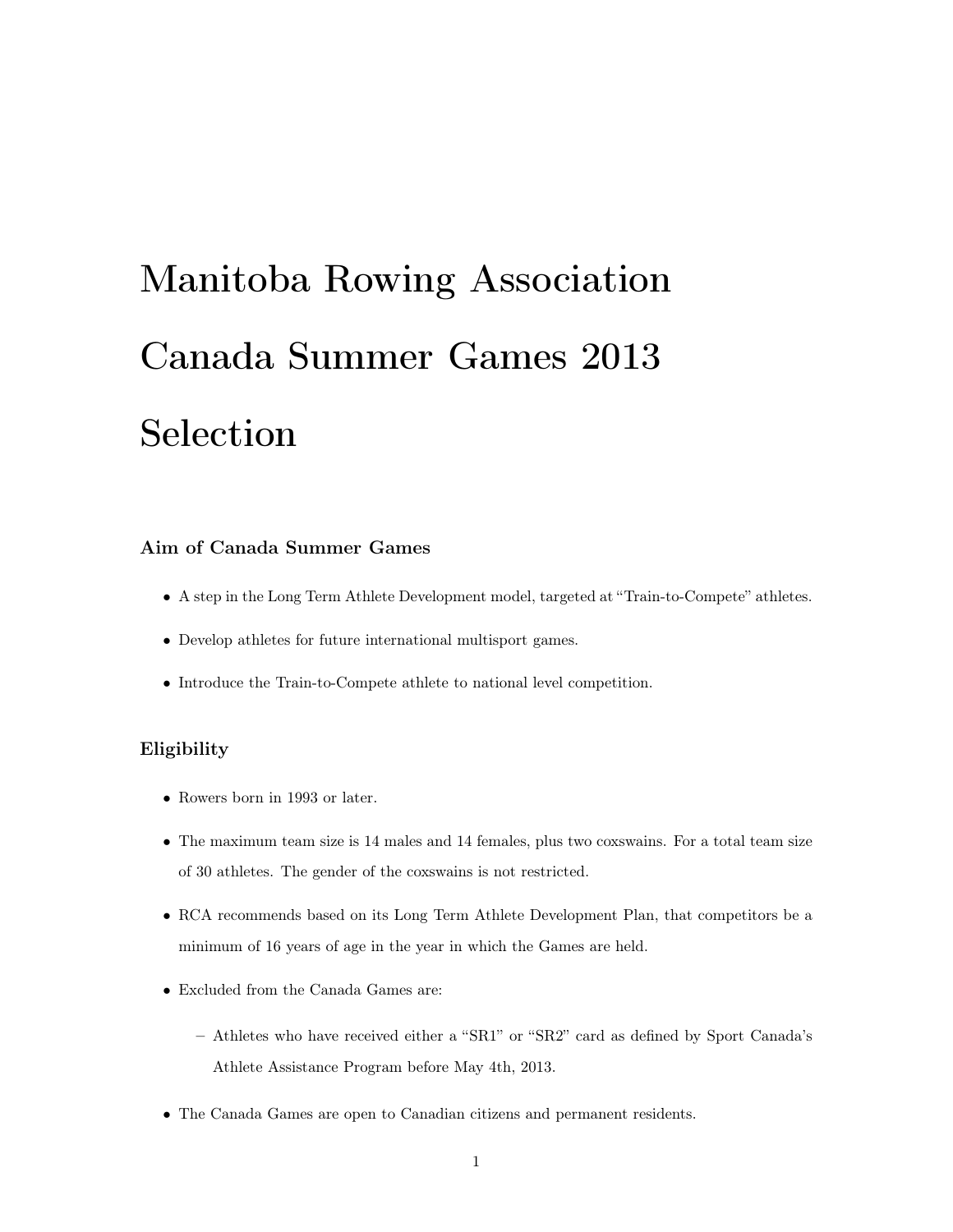- The Canada Games are open to athletes who are members in good standing of their sport's Provincial/Territorial Sport Organization.
- An athlete's permanent domicile or actual residence must be located, for at least the 180 days prior to the opening of the Games, within the recognized boundaries of the Province or Territory they are representing. An athlete can have only one domicile.
- An athlete attending school on a full-time basis outside his or her province or territory of permanent residence during the year of the Canada Games shall be permitted to compete for either their province or territory of permanent residence or the province or territory in which the athlete attends school. To be eligible to compete for the province/territory where the athlete attends school, the student must be enrolled on a full-time basis during the current academic year.
- An athlete who is training outside his or her province or territory of permanent residence may represent the province or territory in which they are training provided he or she can demonstrate a commitment to the province or territory she or he wishes to represent by:
	- Having been a member of a club or provincial/territorial sport organization in that province/territory for the entire previous or current competitive season, AND
	- Having represented that province or territory at an international, national or regional championship, AND
	- Not having received direct development funding from their province or territory of permanent residence within a year of the opening of the Games, unless the funding jurisdiction provides permission for the athlete to compete for another team. OR
	- Other similar circumstances may be considered.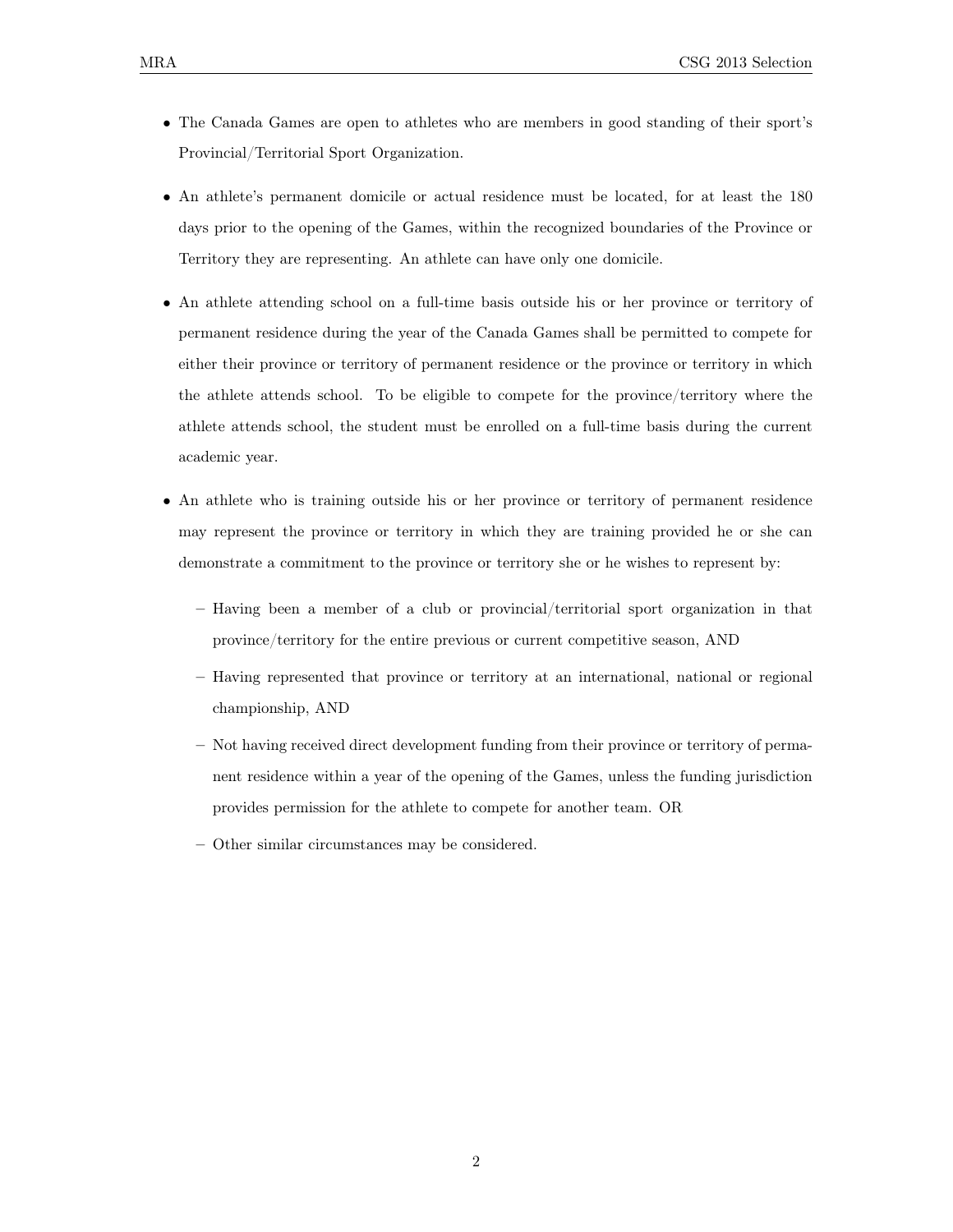## Events

| Men            | Women    |
|----------------|----------|
| 1x             | 1x       |
| 2x             | 2x       |
| $2-$           | $2-$     |
| 4x             | 4x       |
| $\overline{4}$ | 4-       |
| $8+$           | $8+$     |
| Lwt $4-$       | Lwt $2x$ |

- Each provincial/territorial team will be allowed to make one entry per event
- *•* The race distance in Sherbrooke is 1900 meters

#### Weights:

- *•* Lightweight men maximum of 72.5 Kg
- *•* Lightweight women maximum of 59 Kg
- *•* Coxswain for men's crew minimum of 50 Kg
- *•* Coxswain for women's crew minimum of 50 Kg

## Selection Pre-Selection Criteria

Athletes must meet the eligibility criteria described above.

Before athletes will be considered for CSG selection, the following criteria must be met:

- 1. Athletes must write a letter of intent to express their interest in trying out for the 2013 Canada Summer Games Team. The Manitoba Rowing Association Executive Director must receive letters no later than May 24th, 2013, either in writing or via email to: rowing@sportmanitoba.ca.
- 2. Athletes must agree to the criteria defined in the MRA Program Participation document.
- 3. Athletes must make a commitment to a year-long strength training/development program from May 1, 2013 to May 1, 2014.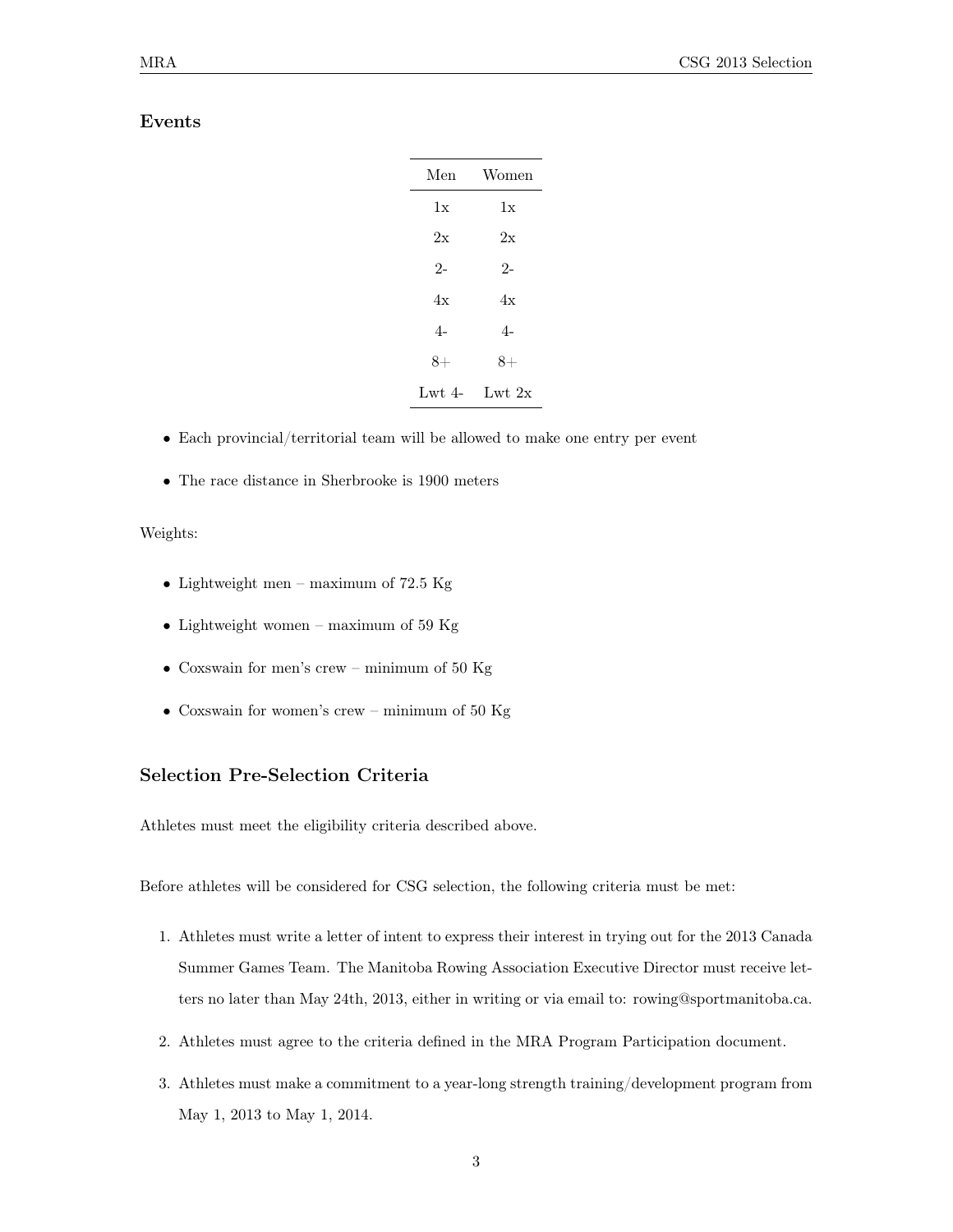- 4. Athletes must read and sign off on: *Competition is a Good Servant, but a Poor Master* by Richard Way and Ishtvan Balyi.
- 5. All athletes and parents of minors must sign and abide by a code of conduct.

## Selection Objectives

- 1. Select a full team with the purpose of bettering our historical team performance
- 2. Strive for Podium potential
- 3. Individual development above tactical/crew boat combinations. Best way to have the best team is to prioritize individual development.
- 4. Retention. Our return on investment is predicated on athletes staying in the system beyond Canada Summer Games to reach full potential

# On Water Time Trial

- All athletes completing the letter of intent will compete in the on water time trial currently scheduled for June 22nd, 2013.
- Time trial will be run only if we will have more than 14 eligible athletes of each gender.
- The trial will consist of 2x1000 m, one in each direction. The average GMS from the two pieces will the athlete's score.
- The trial will be done in singles with a rate cap of 22 strokes per minute. Violators will be subject to a 5% time penalty.
- In the event that an on water trial is not possible due to weather or other unforeseen circumstances, athletes will be selected to the team based on 2,000 m ergometer score to be completed on June 22nd, 2013.

# Additional Considerations for Canada Summer Games

A formal selection matrix for individual boats is not possible due to our development priorities and the time constraints around Canada Summer Games. Beyond the Team Selection, the coaches will use the following logic to select boats.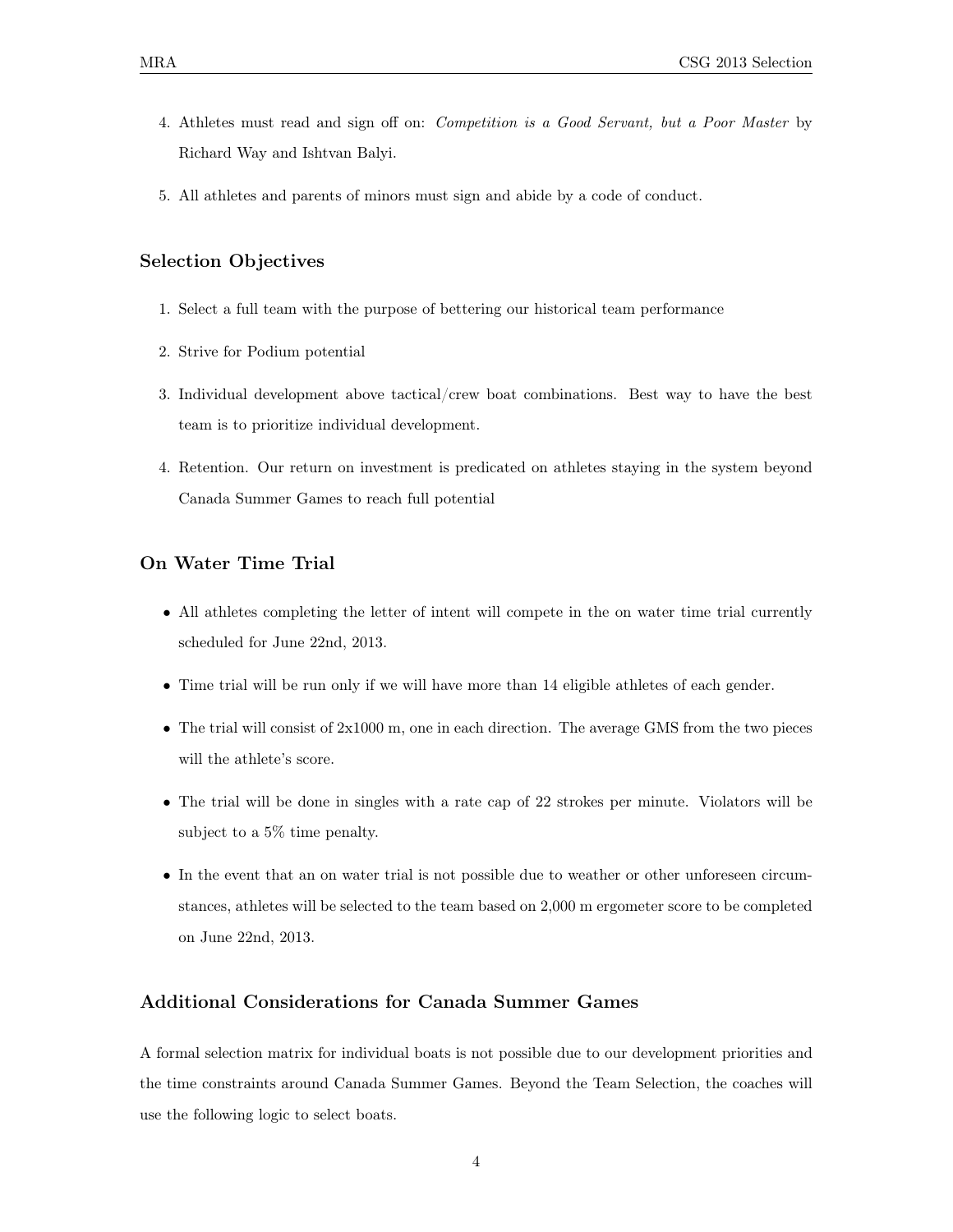## Base Level Physiology

- Athletes achieving TDC Standard or better scores in 6k or 2k distances on the ergometer are at the level of physiology equivalent to the top athletes in all Provinces.
- The top athletes in other provinces achieving high scores will likely also have a high level of on water experience.
- Historical results for Gold Medal performance are roughly 90% of the RCA Gold Medal Standard

#### Boating Considerations

- 1. Individual skill development is highest priority
- 2. Crew dynamics and athlete development level
- 3. Performance dynamics in different crews
- 4. Commitment to MRA Training over the long term
- 5. Crew ability for improvement

## Additional Selection Criteria

- *•* The coaching staff has discretion with regard to any and all selection.
- Compatibility with other athletes in a mature team environment and coach-ability will also be considered in final selection.
- For all athletes, training will prioritize individual skill development above set boat combinations and tactical preparation.
- Athletes may be selected as spares and may not race but be asked to travel with the team.
- Athletes who have demonstrated a commitment and interest in continuing to row after CSG will be selected ahead of athletes whose interest is restricted to the 2013 CSG.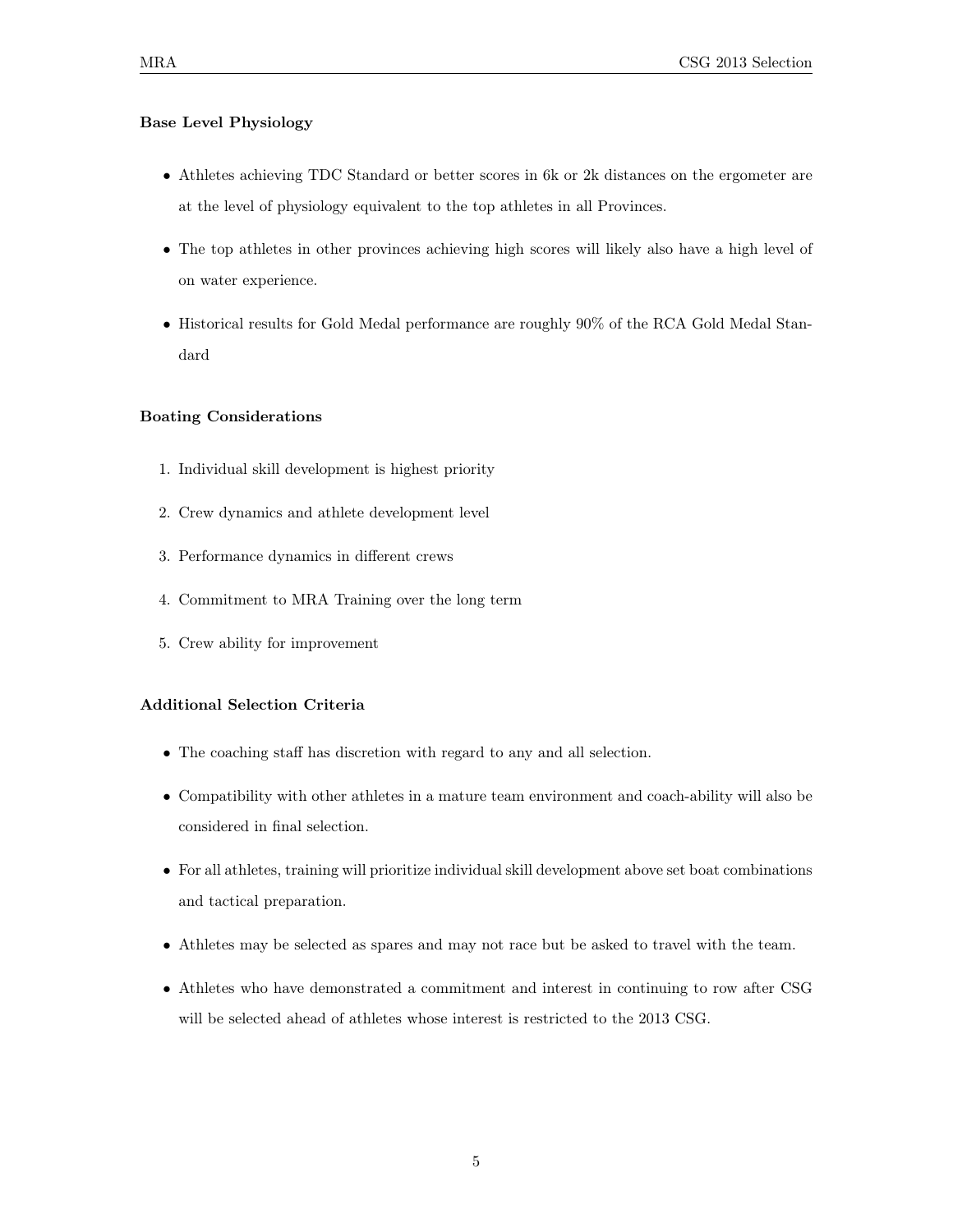#### RCA U-23 2K TDC Ergometer Standards

\*Subject to change without notice according to RCA updates

|           | Time (minutes) |
|-----------|----------------|
| LWT Women | 7:38.1         |
| Women     | 7:21.3         |
| LWT Men   | 6:36.1         |
| Men       | 6:22.5         |

## Coxswain Selection

Coxswain selection will include the following criteria:

- 1. Overall long term development for multiple games experience
- 2. Physical size
- 3. Crew compatibility and input from athletes selected to the crew
- 4. Coach-ability
- 5. Technical knowledge
- 6. Commitment to the year round program

Athletes who frequently demonstrate a poor attitude and cooperation, poor coachability, poor (inconsistent) attendance and or disruptive behaviour may be removed from the Manitoba Canada Games Team at the coach's discretion.

## Special Circumstances

If, because of injury, illness, prohibitive causes or extenuating circumstances, an athlete is unable to meet the selection criteria, that athlete may still be considered for the Canada Games if he/she advises the VP High Performance of such injury, illness, cause or circumstance as soon as possible. The athlete must obtain permission from the VP High Performance in writing to forego the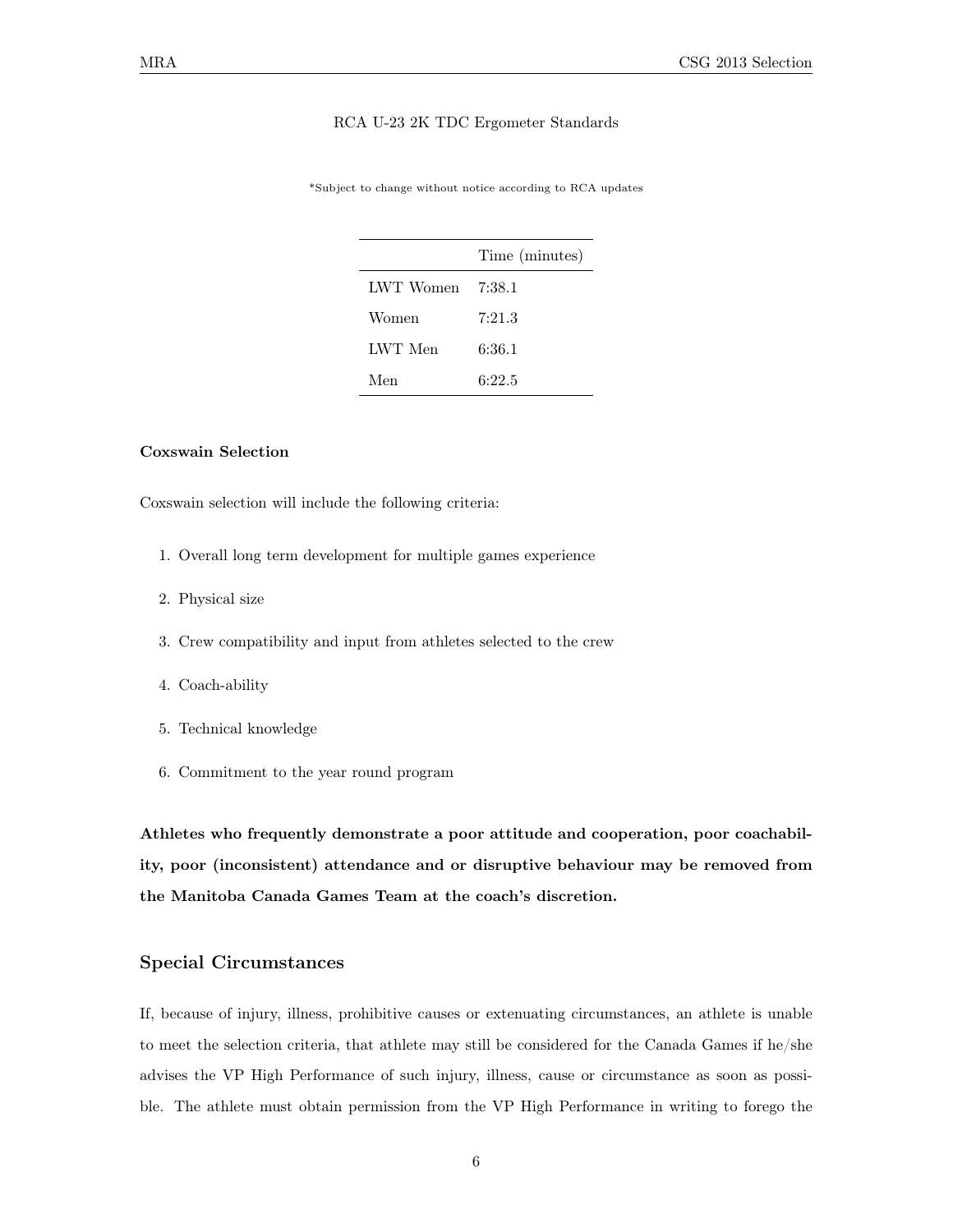relevant requirements outlined in this selection document and must maintain contact with the VP High Performance and the Head Coach throughout the period away from selection activities (including medical rehabilitation information provided if appropriate). Assessment by an approved MRA physician may be required.

# Selection Committee

The selection committee will be comprised of the MRA coaching staff.

## Costs

The anticipated cost for CSG 2013 is \$500 per athlete as part of the Provincial Programming fundraising obligation. Fundraising opportunities will be provided and communicated to athletes through the Executive Director.

When the budget allows, financial support will be reserved for athletes meeting U-23 TDC standards.

## Dates

- *•* Time trial and team announcement on June 22nd, 2013.
- Team will register at Sport Manitoba on June 24th, 2013, from 8:00 pm to 9:00 pm.
- *•* Boat line-ups and entries will be announced August 3rd, 2013.
- *•* Athletes will depart for Sherbrooke on Saturday, August 10th, 2013.
- *•* Athletes will return to Winnipeg on Sunday, August 18th, 2013.

## Appeals

A selection or boating decision cannot be appealed simply because an athlete/parent does not like or agree with it; there must be sufficient grounds for the appeal. The possible grounds for appeal are that the individual, group or committee making the decision:

- 1. Did not have authority or jurisdiction to make the decision;
- 2. Failed to follow procedures as laid out in the selection document.